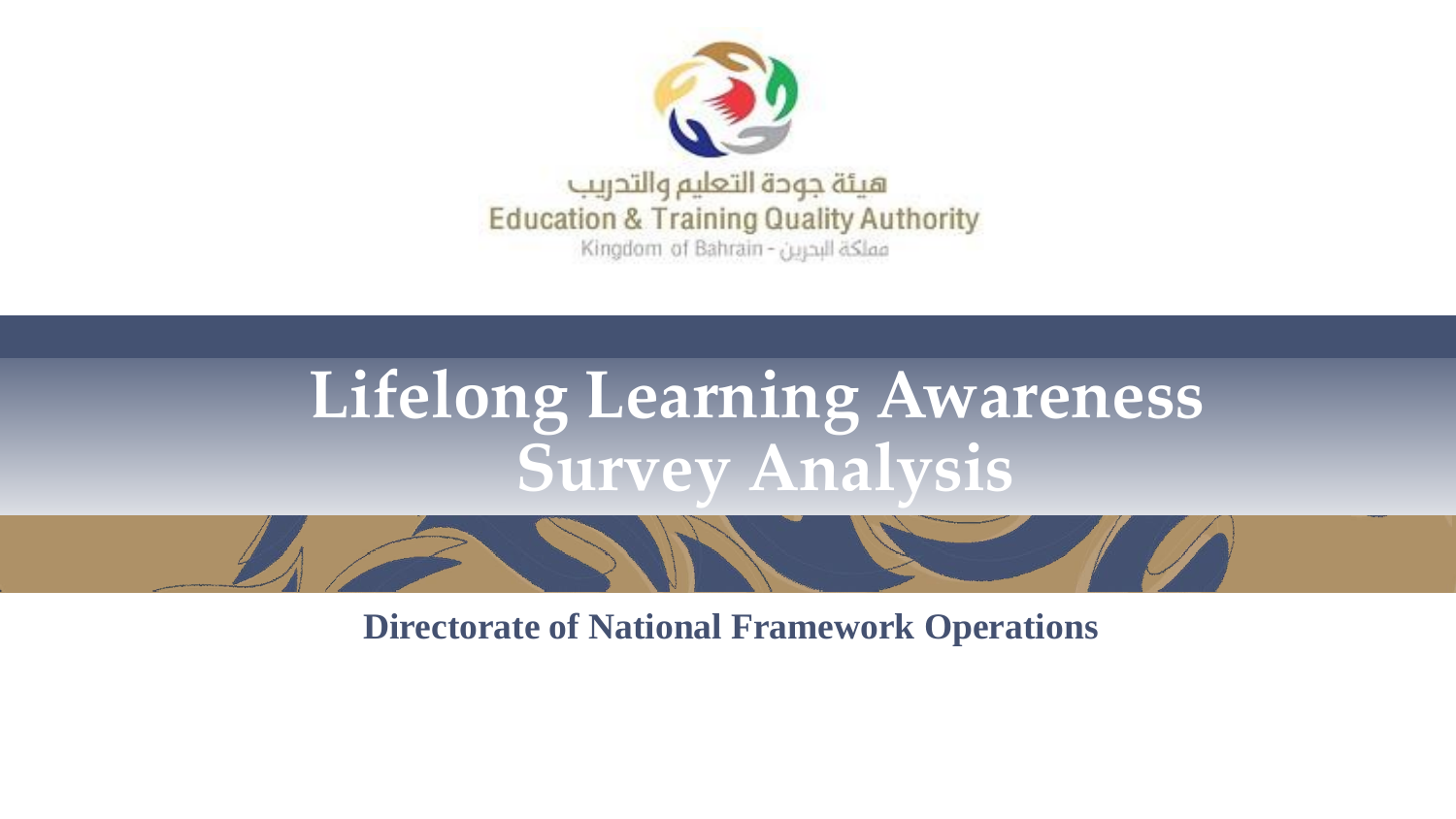### **Lifelong Learning Awareness Survey**

| <b>Purpose</b>                       | Measure society's awareness of the Lifelong Learning<br>(LLL) concept, their views and perspectives. |
|--------------------------------------|------------------------------------------------------------------------------------------------------|
| <b>Methodology</b>                   | Online survey                                                                                        |
| <b>Target</b><br><b>Audience</b>     | Adult citizens and residents in the Kingdom of<br>Bahrain                                            |
| <b>Number of</b><br><b>Responses</b> |                                                                                                      |

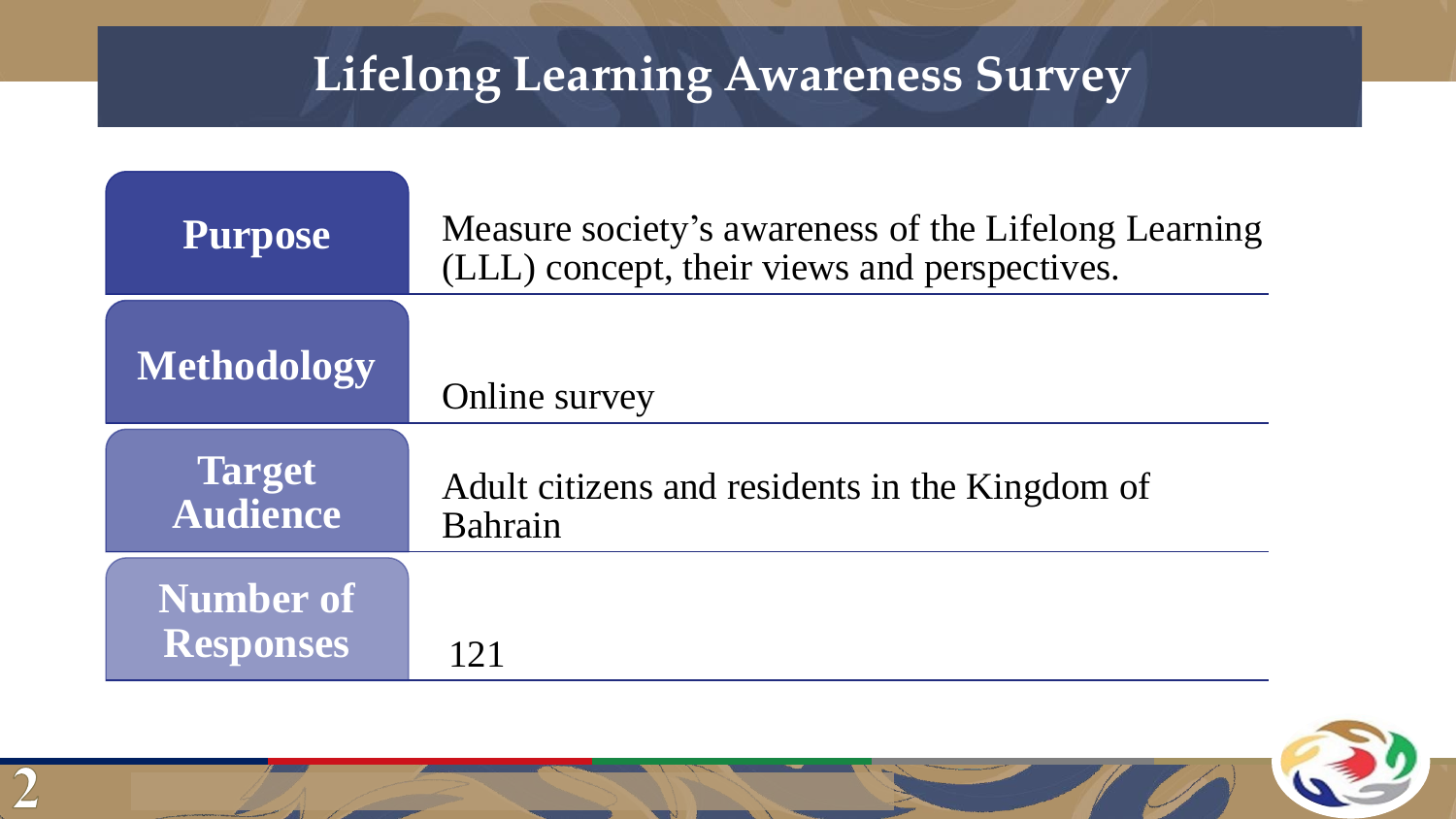#### **Demographic Snapshot**

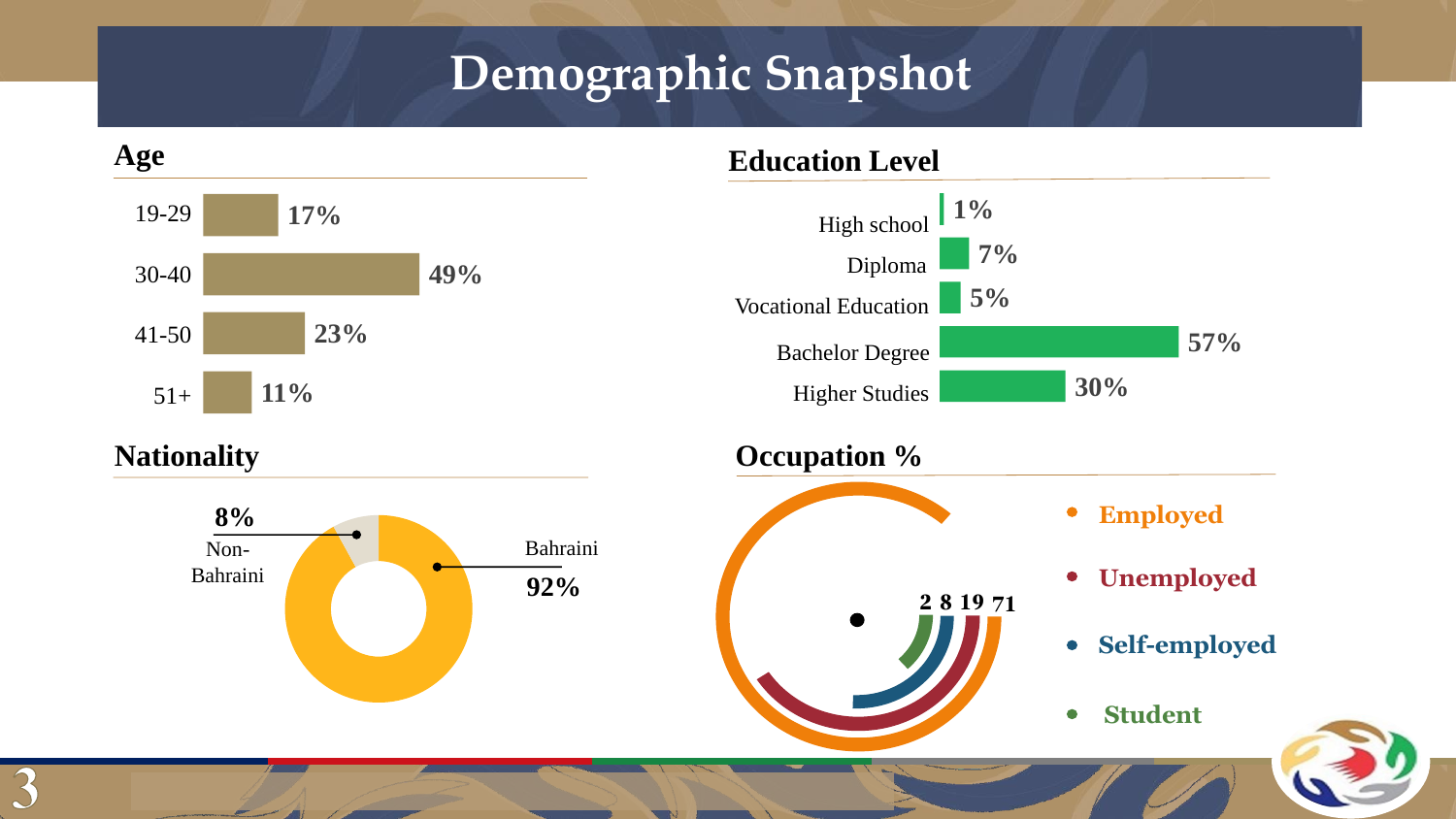#### **Familiarity and Engagement in LLL**



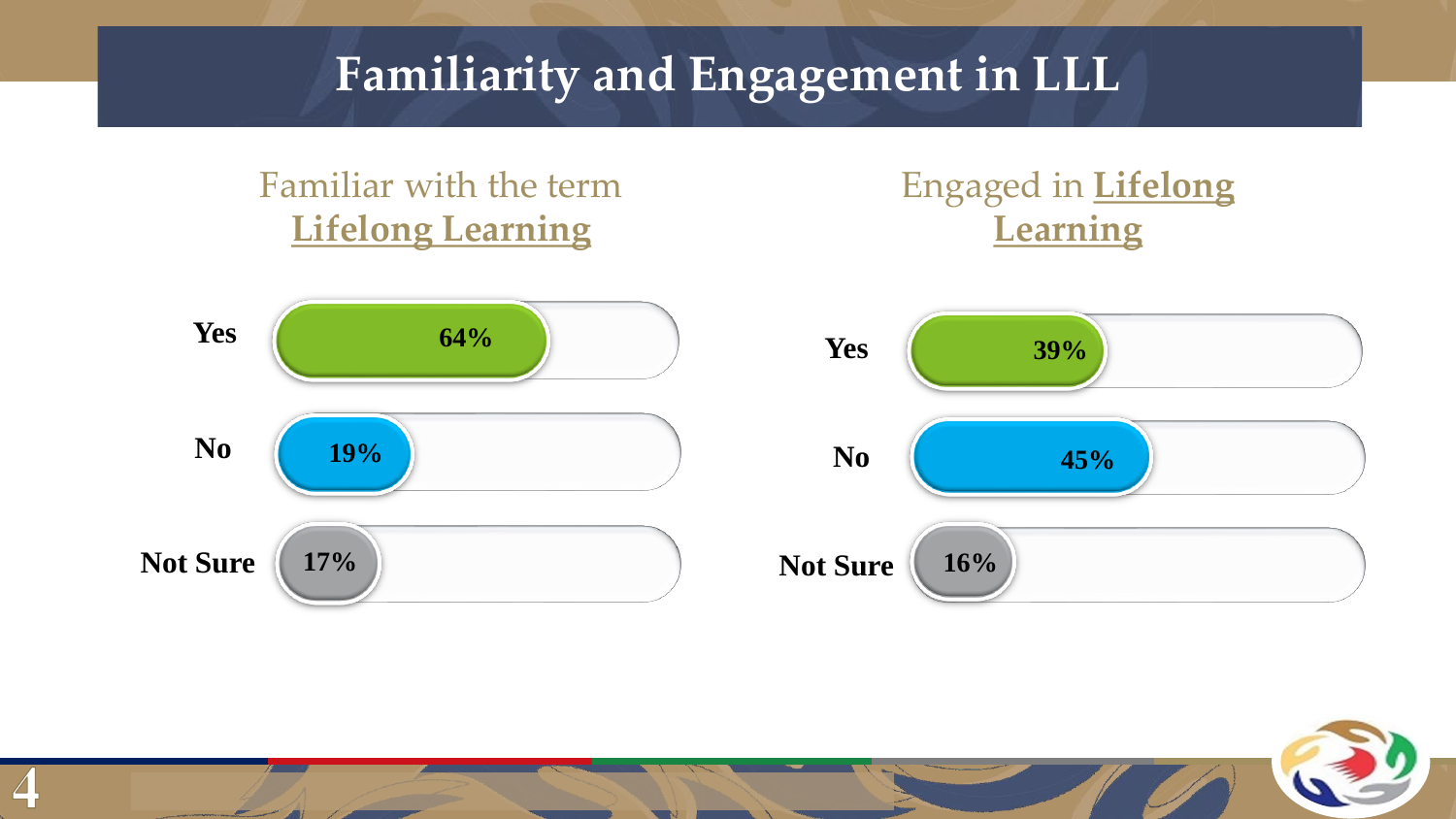#### **What LLL can help learners in**



**Learn a new career pathway/ specialization (sewing, cooking, programming, public speaking, etc.)**

#### **Learn a new language**

**Learn to use a new technology (smart devices, new software applications, etc.)**

**Learn a new sport or activity (joining martial arts, learning to ski, learning to exercise, etc.)**

**All of the above**

**I do not know**

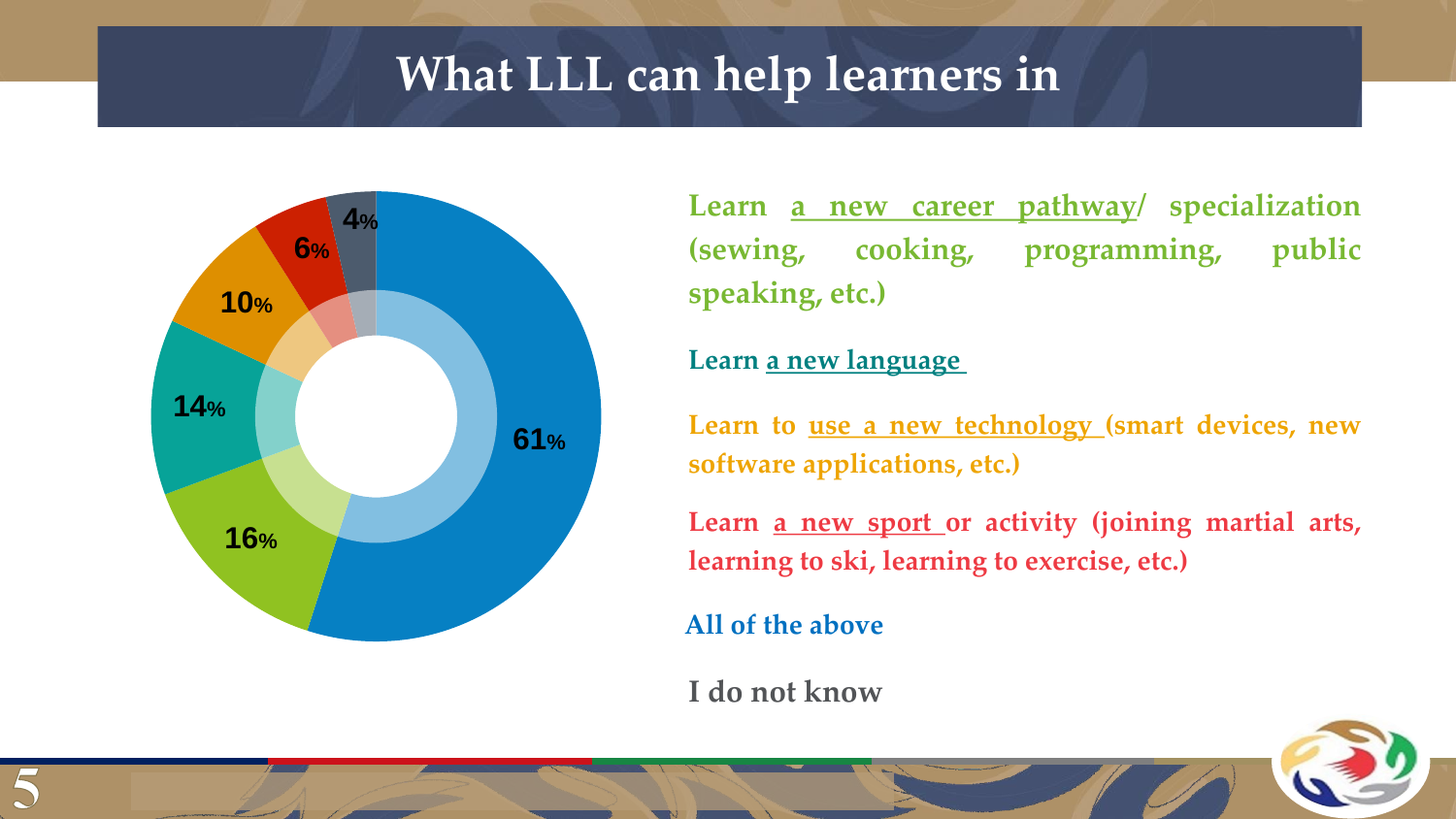#### **Reasons for engaging in LLL**

Developing a new skill for employment purpose Self-study for personal improvement Professional development Acquiring pre-knowledge to join higher education Other: Personal satisfaction and a sense of fulfilment



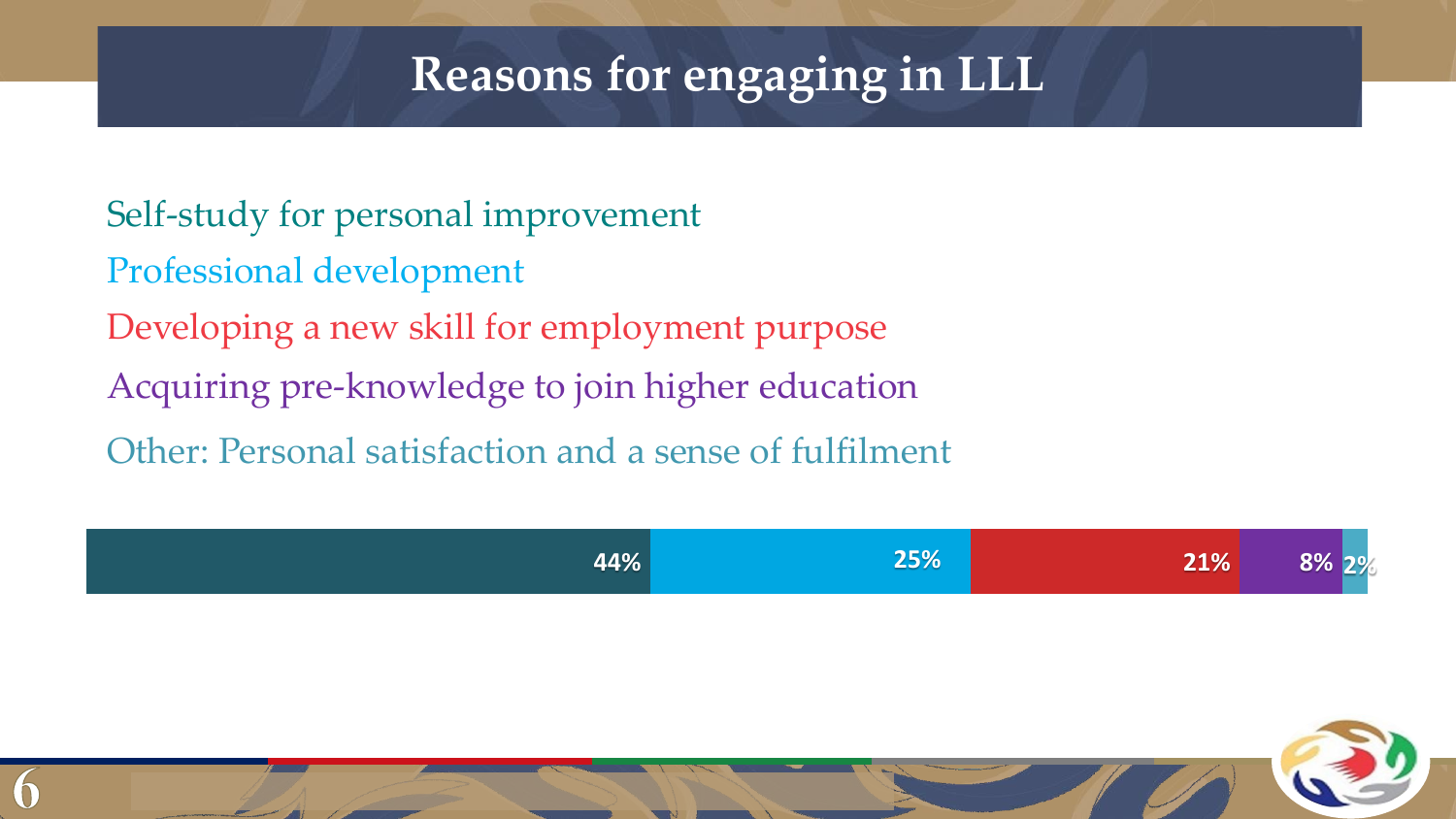#### **Benefits of Recognition of Prior Learning (RPL)**



Improving people's skills; for better employment opportunities

Improving the transfer and progress of learners between the different sectors of education & training

Reduce cost of learning

All the above

**اجتماع مجلس اإلدارة رقم )4( لسنة 2020 – 00 نوفمبر 2020**

Avoid repetition in learning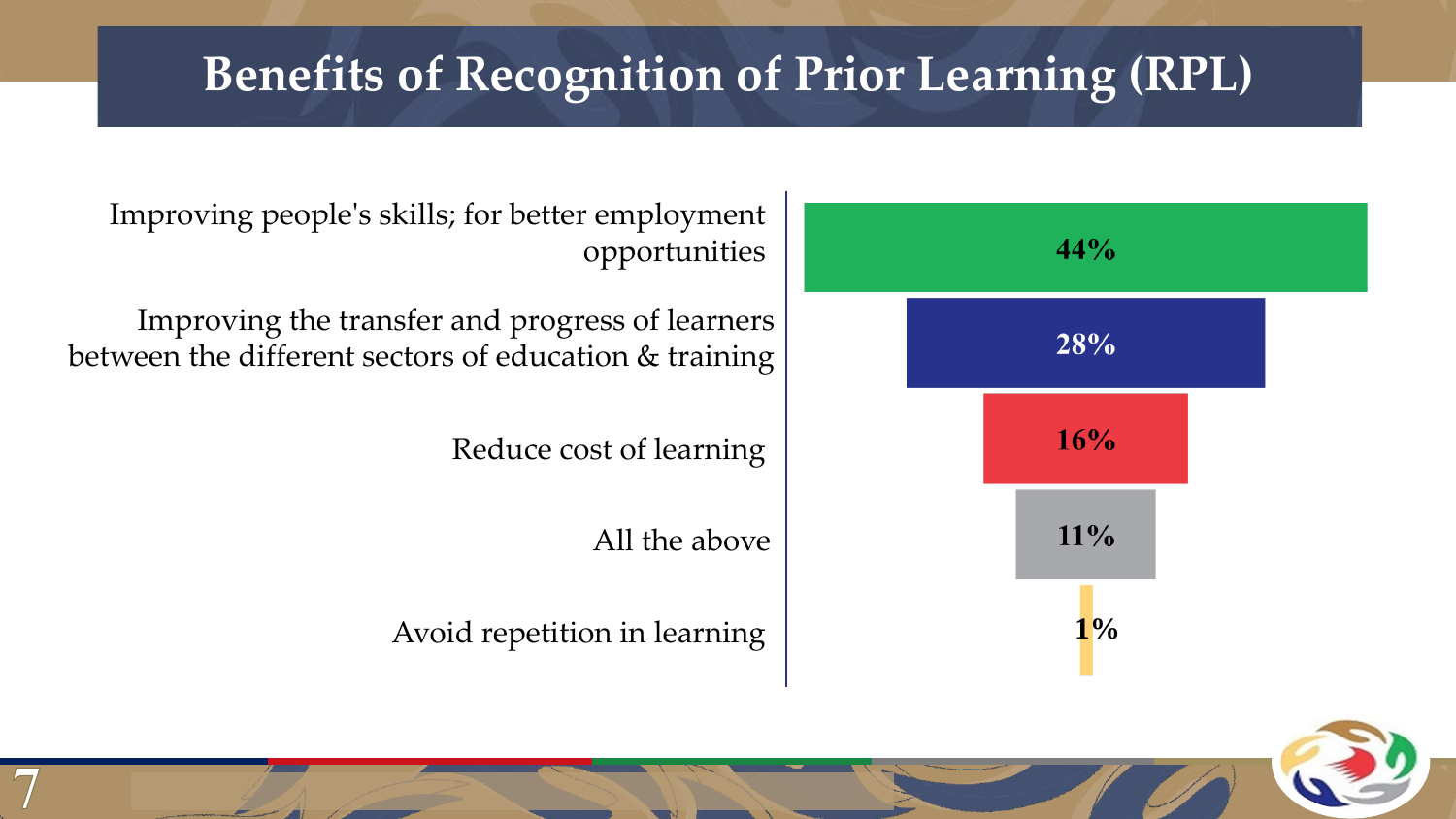#### **Challenges Faced During the Engagement in LLL**

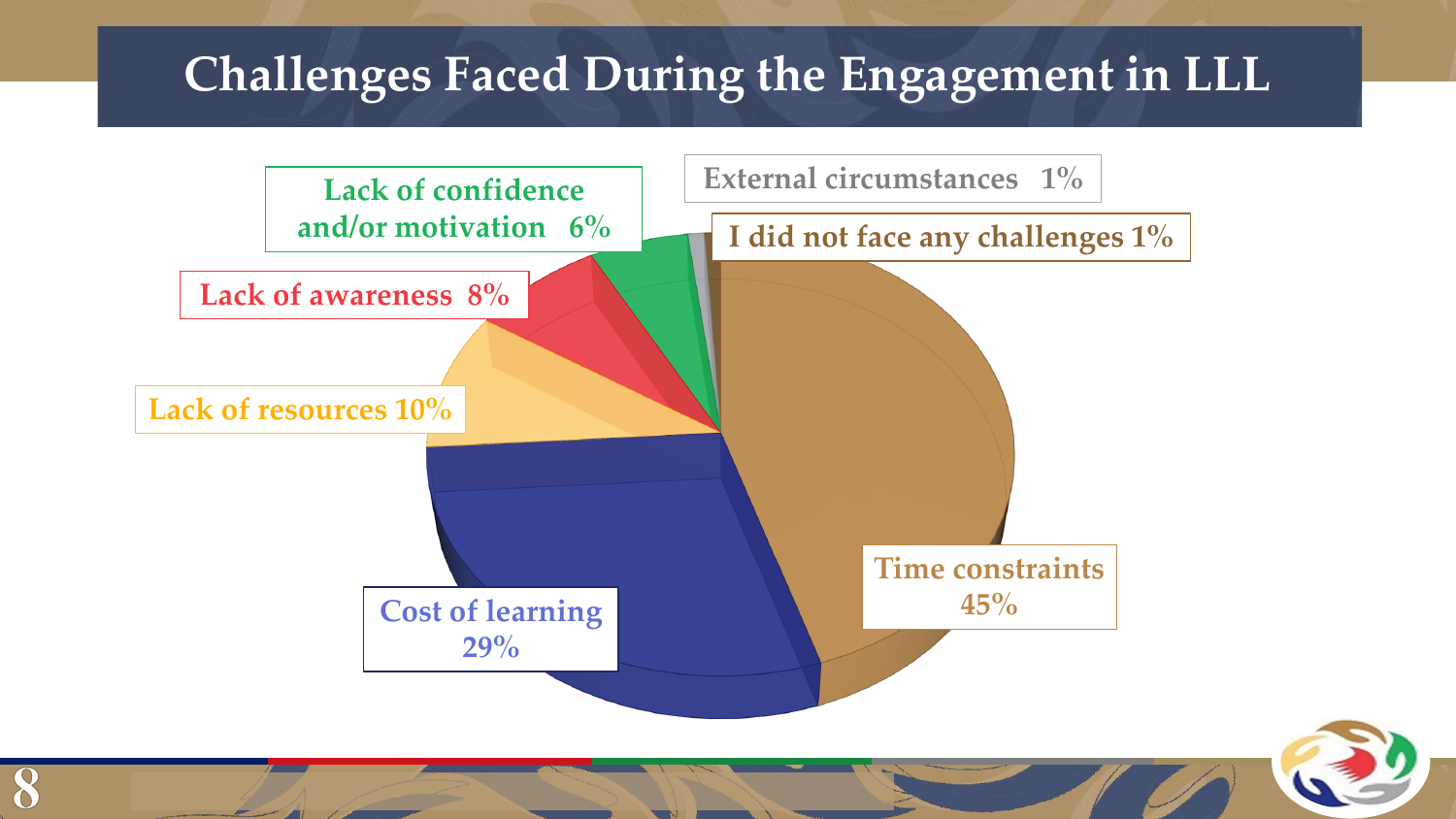#### **Barriers for Applying RPL in HE and VET Institutions**